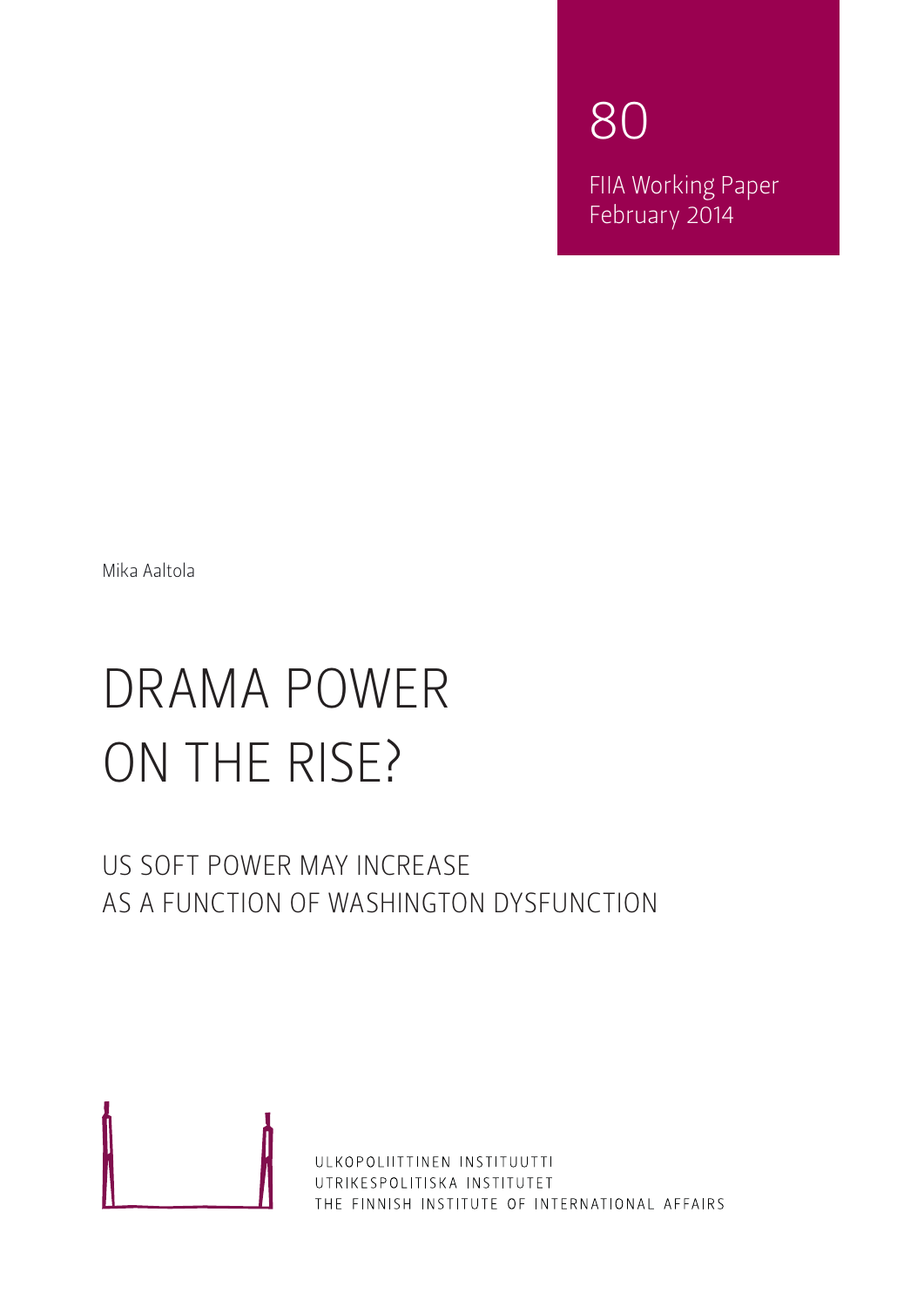Mika Aaltola Programme Director The Finnish Institute of International Affairs

The Finnish Institute of International Affairs Kruunuvuorenkatu 4 FI -00160 Helsinki tel. +358 9 432 7000 fax. +358 9 432 7799 www.fiia.fi

IS BN: 978-951-769-407-0 ISSN : 1456-1360

The Finnish Institute of International Affairs is an independent research institute that produces highlevel research to support political decision-making and public debate both nationally and internationally. The Institute undertakes quality control in editing publications but the responsibility for the views expressed ultimately rests with the authors.

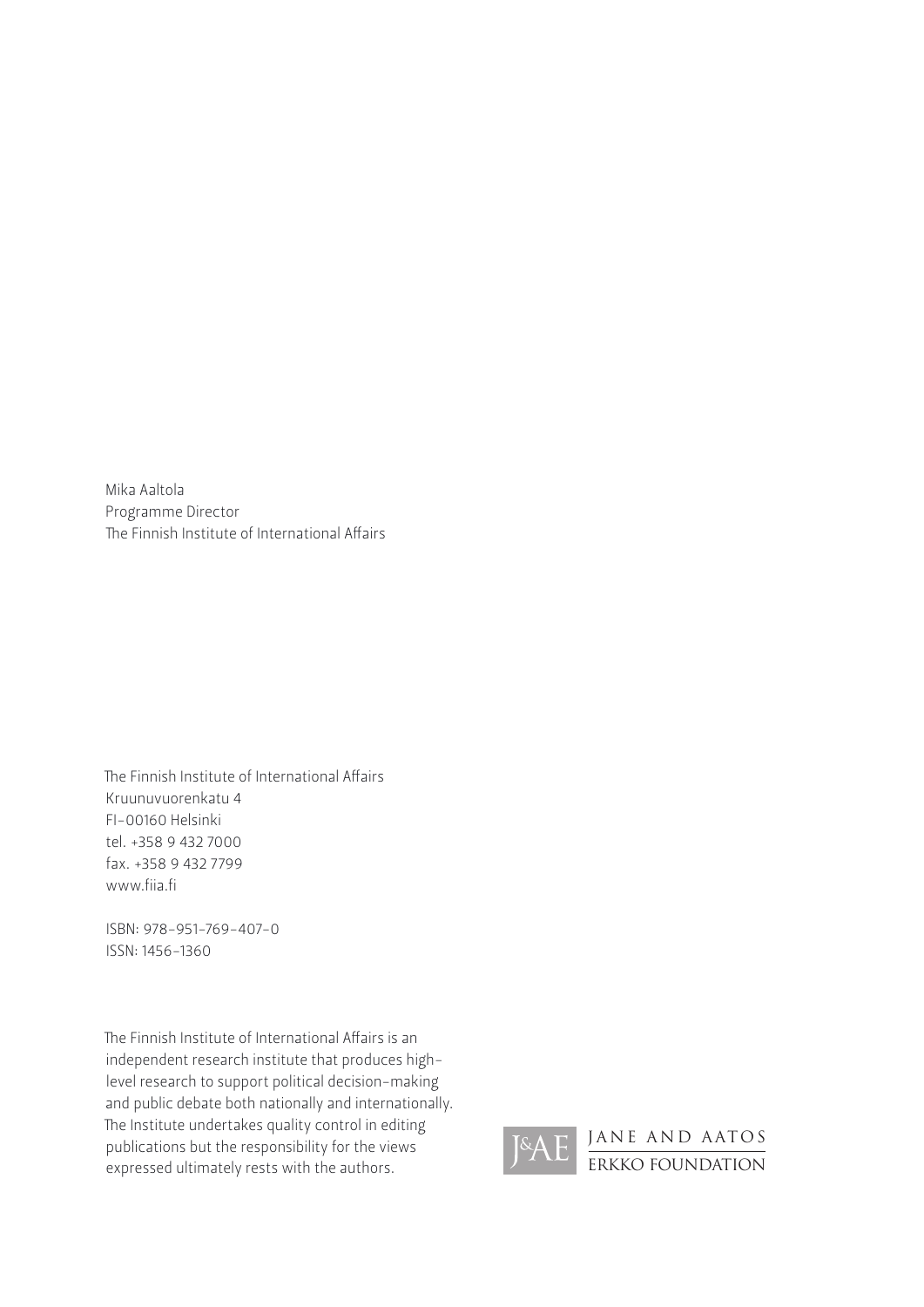TABLE OF CONTENTS

| <b>1. INTRODUCTION</b>                                                              | 4      |
|-------------------------------------------------------------------------------------|--------|
| 2. REALITY MEDIA AND US SOFT POWER<br>3. INFORMATION TECHNOLOGIES AND US SOFT POWER | 6<br>9 |
|                                                                                     |        |
| 5. THE PARADOXICAL APPEAL OF A DEMOCRACY IN CRISIS                                  | 14     |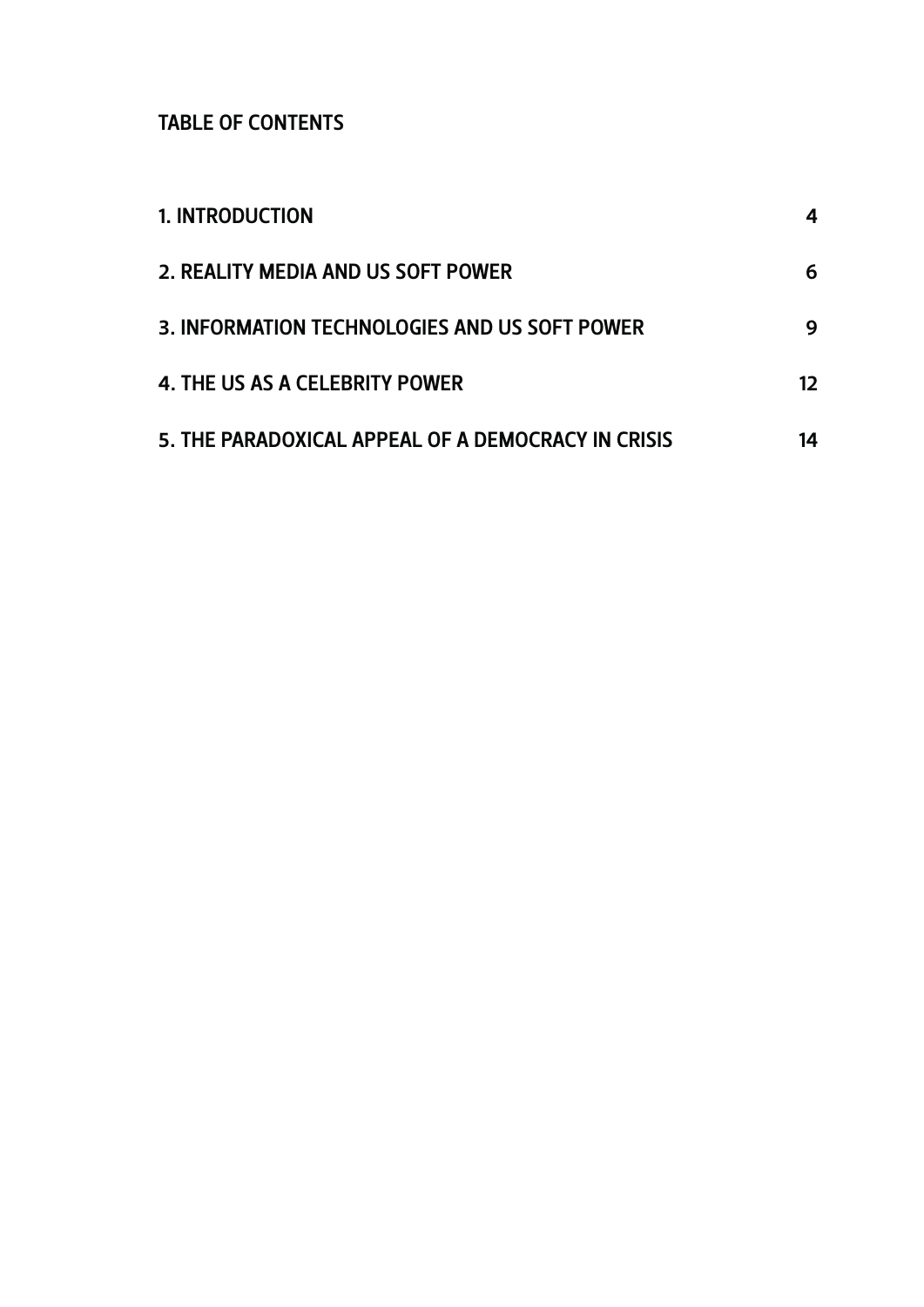#### <span id="page-3-0"></span>1. Introduction

In an interview with Reuters on 17 October 2013, Professor Joseph Nye commented on the global impact of the government shutdown in Washington: "It's clearly very damaging for American soft power in the sense that the reputation for effective management of government and of the world's reserve currency are hurt". On the same day, President Obama echoed this interpretation: "Probably nothing has done more damage to America's credibility in the world, our standing with other countries, than the spectacle that we've seen these past several weeks".

To argue against such an interpretation would seem counterintuitive. However, certain factors make it difficult to evaluate how much, if any, soft power the US is losing. The global economic markets can be used as counter-indicators. The indexes, which are often based on future 'profit' expectations, have not reacted strongly to the recent crises in Washington. On the contrary, US stock markets were achieving record highs and interest rates remained stable and historically low during the government shutdown and debt-ceiling crisis of late 2013. It seems there is no significant loss of faith in US credibility among financial market players. The drama was anticipated and already taken into account in market valuations. A similar mitigating effect of changed expectations concerning US politics may be at play in the broader political reactions to Washington crises. It is argued in this paper that the US soft power – especially in the form of popular culture products – has changed attitudes concerning what is expected and how negatively or positively the drama in Washington is evaluated. The mitigating soft power influences – the interpretative frames and discourses – have changed the overall narratives and interpretations concerning Washington's political games. Thus, it is suggested that specific processes cushion and even counter the negative consequences of the Washington drama for the global status of the US. These include the exceptional position of the US in the current world order, the spread of new popular culture formats, and the emergence of social media. All of these serve to support new types of soft power.

Soft power is a purposeful toolkit, and a byproduct of overall societal and political dynamics on the other. Soft power refers to a set of policy instruments that co-opts other actors' frames, under which they feel and understand themselves vis-à-vis others<sup>1</sup>. Nye adds to this definition the need to attract others and bias their agenda in favourable ways<sup>2</sup>. Soft power is a broad phenomenon that refers to capacities and potentialities beyond what is available to a single unitary actor. Soft power has institutional and structural characteristics that are socially diffuse, and which determine what is meant by agency and subjectivity in a particular context of meaning and signification. Namely, a single unitary actor's ability to determine their fate is constituted, limited and enhanced in the fabric of relationships and of systems of signification<sup>3</sup>. As a strategic resource, diffused soft power requires the use of the Many-to-many model. Contrary to the Oneto-many model, which concentrates on strategic governmental influence on different

<sup>1</sup> Nye, Joseph (2011): *The Future of Power.* New York, Public Affairs.

<sup>2</sup> E.g. Nye, Joseph (2002): *The Paradox of American Power: Why the World's Only Superpower Can't Go It Alone.* Oxford, Oxford University Press, 2011.

<sup>3</sup> Barnett, M. and Duvall, R. (2005): 'Power in International Politics'. *International Organization*, 59(1): 39-75.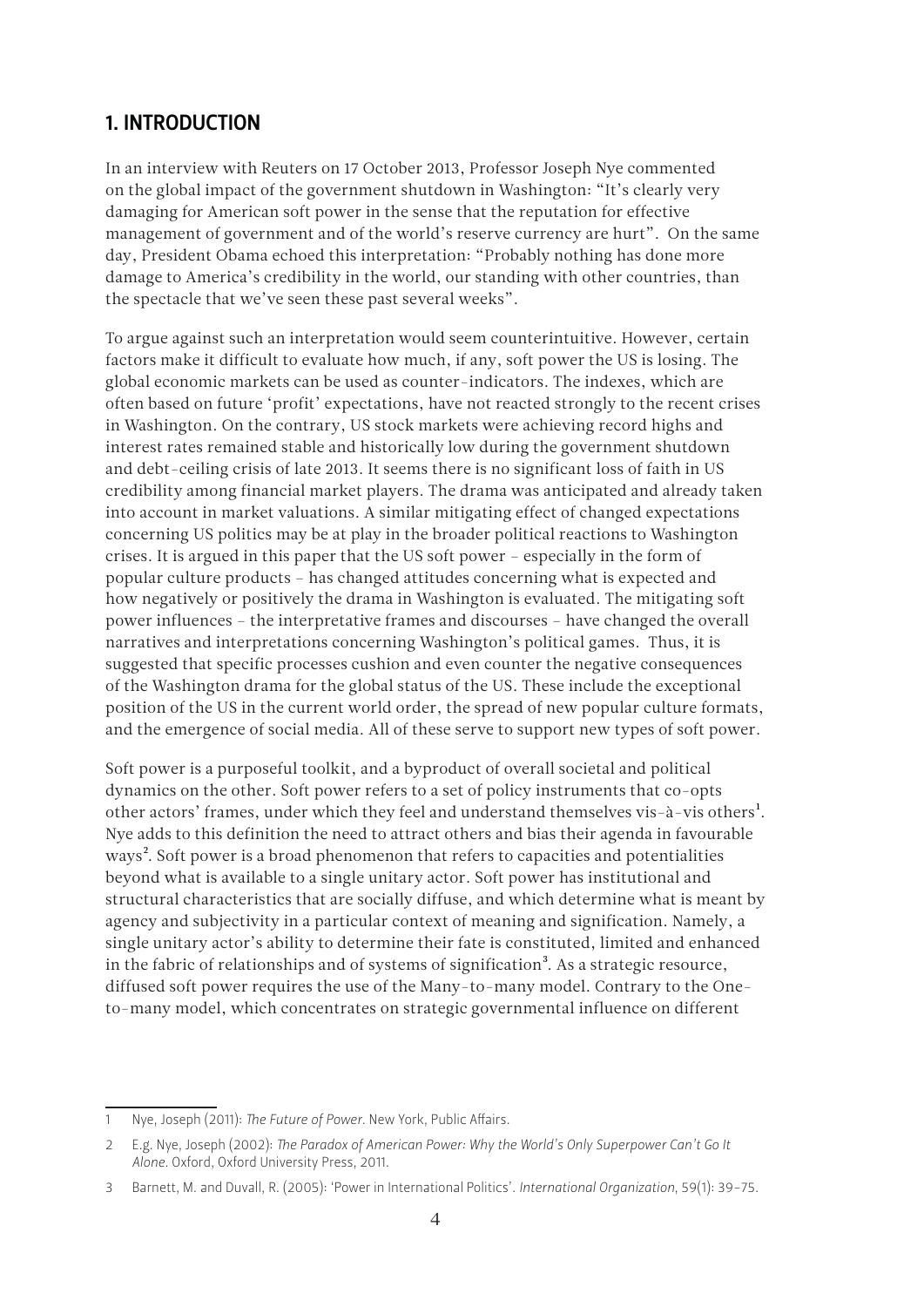peoples, the Many-to-many model presumes that communication involves multiple actors that influence each other in a multi-directional manner<sup>4</sup>.

Thus, besides having strategic capacity, soft power can be seen as a complex situational scenario with several changing characteristics. Many of these are not under the direct control of any government, such as global information technology or media culture. Soft power is never straightforward in its use. The outcomes of US soft power are often just the by-products of American society, economy, and technology rather than direct governmental action<sup>5</sup>. Furthermore, it is clear that the wider circumstances of soft power can change, and its practices have to adapt accordingly. Soft power appears to be linked to the changing shapes of the overall world order. The field of (dis)attraction experienced under a relatively unipolar power hierarchy is different from that of super-power rivalry during a bipolar order, or from the complex affective climates of more multipolar orders. In the challenged atmosphere of the present world order, the attraction towards the exceptionally positioned US is a complex sentiment. Much of the attention has centred on the overall US successes, such as the popularity of its actions, culture, celebrities, and its media. US failures, on the other hand, are often seen as signs of its decline and of rising multipolarity. For some, such fragilities translate into uncertainty and pose a cause for concern. However, these sentiments also reveal nuanced compassion towards the lone superpower and a type of identification with the US. It appears that in failing and being fragile, the US can win the sympathies of others and maintain unparalleled international presence and visibility.

Soft power is also influenced by changing representations of drama and politics in popular culture and the media, such as the emergence of reality television, social media, and celebrity culture: "The background attraction (and repulsion) of American popular culture in different regions and among different groups may make it easier or more difficult for American officials to promote their policies"<sup>6</sup>. The changes in the media formats have shaped the shared expectations of what is normal in politics. Thus, people may believe there is nothing surprising about the political drama cycles in Washington.

First of all, drama has always been present in politics, and politics is a long-standing topic of any form of drama from Hamlet to House of Cards. Second, although drama has been a constant feature of US politics, it is undergoing a qualitative transformation. The nexus of television and social media can propel debates into viral frenzies and hyperbolic spectacles. Moreover, shocks of a different type have become increasingly defining characteristics of status in the new media formats, although the relative transformation of the media started as early as the 1950s7. Status is increasingly about visibility, fame, and celebrity. These often unintended dynamics may in the short term counteract some of the negative soft power effects of the lost reputation. Does the dissemination of contemporary American popular culture cushion the negative dynamics by, first, showing drama and crises in the world's lone superpower as worrying yet also expected and entertaining, and, second, by making the highly visible and (in)famous US polity strangely attractive?

<sup>4</sup> E.g. Roirdan, S. (2003): The New Diplomacy. Cambridge, Polity Press; White, Candace (2010): 'Anti-American Attitudes Among Young Europeans: The Mitigating Influence of Soft Power'. *American Journal of Media Psychology*, 3(3-4): 119-141.

<sup>5</sup> Nye 2002, 72.

<sup>6</sup> Nye 2002, 72.

<sup>7</sup> E.g. Schmidtke, Edward (2011): 'The Tube Has Spoken: Reality TV and History'. *Film & History*, 41(1): 124-126.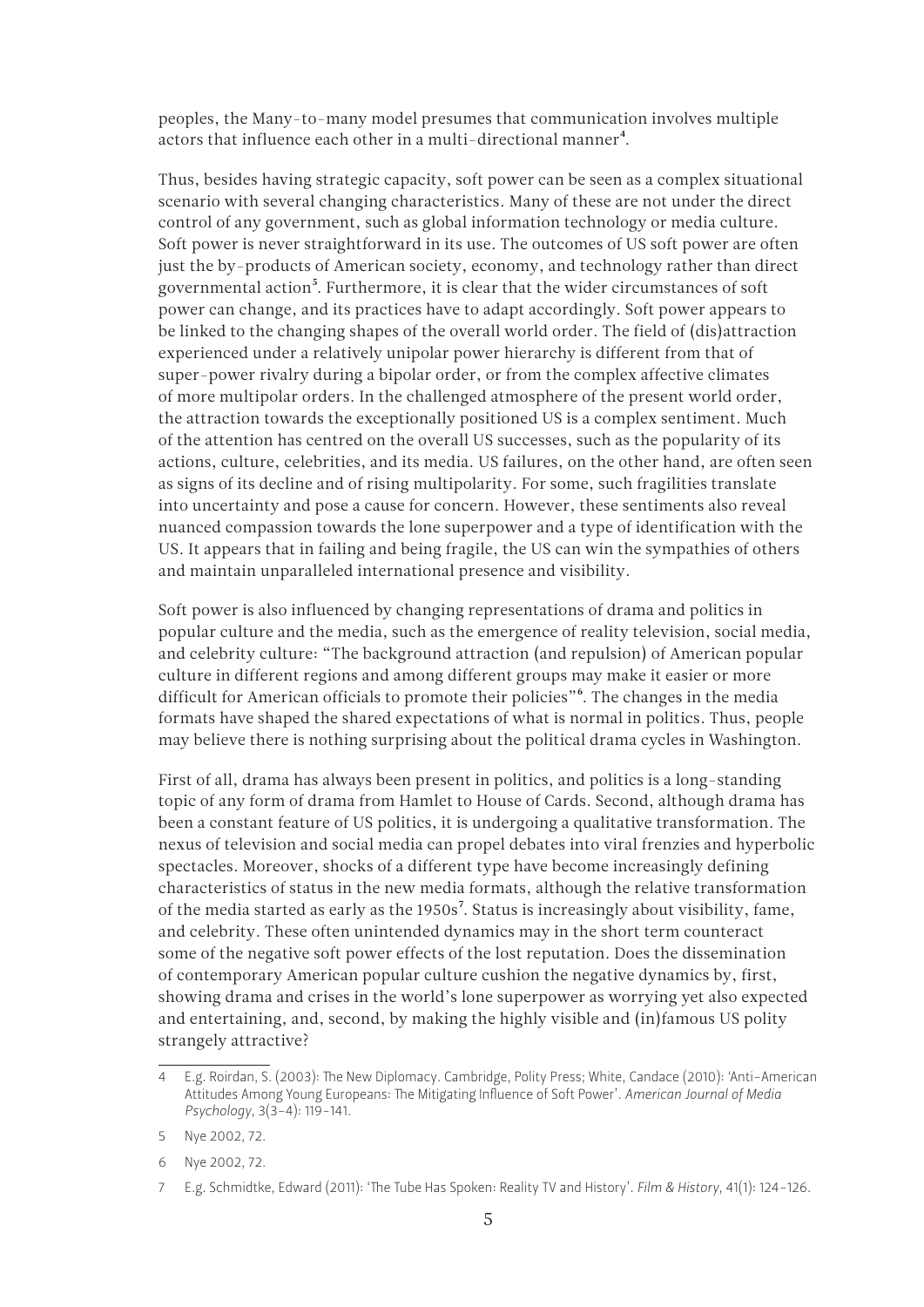#### <span id="page-5-0"></span>2. Reality media and US soft power

It seems evident that selling performances and buying reputation are important modalities of power and influence<sup>8</sup>. For politics, the media provide the setting for the strategic staging of emotions and thoughts. For the media, politics supplies a constant stream of characters, topics, and drama needed to sell content. The key question from the perspective of soft power is how this co-optive relationship changes when new media formats spread and become popular?9 This question has wider significance as global audiences consume predominantly US-based formats such as reality television.

In the following section, I will examine how the reality shift in media culture influences the soft power resources of US politics. Reality television has exerted a major influence on the media images of our times.<sup>10</sup> It has become an increasingly popular way of selling and consuming drama. Yet the reality shift remains as maligned as it is popular. It is often regarded as crass, and its popularity is seen to be based on cheap voyeuristic fascination – some watch because the 'reality' makes them feel superior, and others because they want to see the inevitable 'humiliation'.

There has been considerable concern in the US over the negative and ugly image of the States that is being disseminated by American popular culture. There are worries that trashy reality TV together with violent movies and computer games are turning public opinion in many regions against the US and its interests. American cultural exports are seen to be undermining the previous admiration of American freedom and democracy<sup>11</sup>. US public diplomacy is seen to be undermined by what is perceived as the decline and vulgarization of its popular culture. From this perspective, the high demand for the supposedly degenerate forms of popular culture is seen as negating US soft power. Bayles<sup>12</sup>, for example, recommends a more strategic use of public diplomacy to counteract the negative onslaught of American popular culture on foreign images and attitudes. She claims that in interviews conducted in eleven countries she heard "many objections to the violence and vulgarity pervading today's popular culture", and asserts that "America no longer shares the best of itself". On the other hand, the role played by the new forms of popular culture may be more complicated that these indictments would presume. Some authors have pointed out how American cultural forms have worked for US national interests, and how culture has been weaponized by the  $US<sup>13</sup>$ . In Zakaria's

<sup>8</sup> E.g. Street, John (2004): 'Celebrity Politicians: Popular Culture and Political Representation'. *British Journal of Politics and International Relations*, 6(4): 435 – 452. Guru to millions of American salespeople, Dale Carnegie concluded in his 1936 book *How to Win Friends and Influence People* that mere facts do not win customers: "This is the day of dramatization [...]. The truth has to be made vivid, interesting and dramatic. Movies based upon true stories do it, and radio does. And you will have to do it if you want attention."

<sup>9</sup> The role that new media formats play in soft power has been recognized by, for instance, Kraidy, M (2010): *Defining Reality: Satellite Television's Reinvigoration of Arab Polities Reality Television and Arab Politics: Contention in Public Life.* Cambridge, Cambridge University Press.

<sup>10</sup> Reality television, which is generally considered to have originated in the late 80s (Fox's Cops) or early 90s (MTV's Real World), is not just one particular format. It represents a new blend of older genres such as documentary, social experiment, education, soap opera, psychodrama, and game show.

<sup>11</sup> Bayles, Martha (2014): *Through a Screen Darkly: Popular Culture, Public Diplomacy, and America's Image Abroad.* Cambridge, Yale University Press; DeFleur, M. L. & DeFleur, M. H. (2003): *Learning to hate Americans: How U.S. media shape negative attitudes among teenagers in twelve countries.* Spokane, Marquette Press.

<sup>12</sup> Bayles 2014.

<sup>13</sup> Zakaria, Rafia (2014): 'Culture and Soft Power'. *Deccan Chronicle*, 30 January.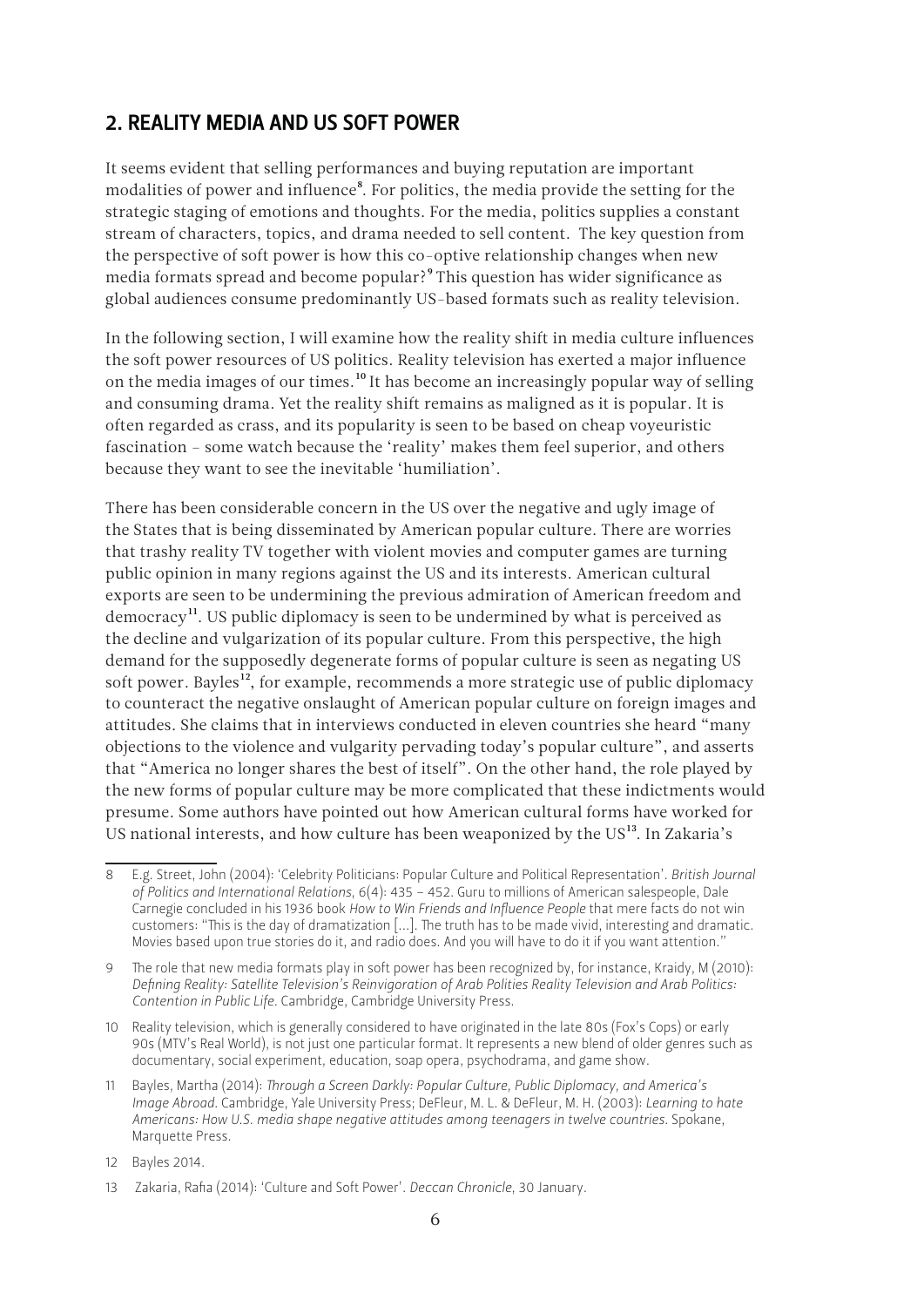view, American popular culture makes a bold claim that it represents global culture. Therefore, we are living in a time that favours the US, as the forces of globalization underpin its popular culture formats.

Reality TV seems to glorify behaviour that was previously considered unworthy. Its critics point out that it is trashy, cheap, voyeuristic, and sensational: "Critics call the shows weapons of mass distraction. Pundits contend that the genre is a race to the bottom that, like Hollywood blowup movies and the tubs of popcorn consumed watching them, are causing us to become dumber, fatter, and more disengaged from ourselves and society"14. Yet, as dysfunctional relationships and lifestyles are highlighted and the personalities engaged in them are celebrated, the fascination with dysfunction can be helpful in rendering the political drama in Washington more palatable. Obscure figures are transformed into heroes of the moment and into instant celebrities soon to be forgotten, if not recycled in the public consciousness in the celebrity rehab type of shows. The impact of the reality shift has been felt in television news, in documentaries, and in the cyber realm – for example on YouTube – as well as in game and food shows, to name a few.

Reality television highlights a form of authenticity that is based on 'seeming' or 'feeling' because it appears to be unscripted. The ability to convey this sense of supposedly revelatory authenticity has impacted news and documentaries, which feel the pressure to accord with the audience's sense of reality. The reality shift is increasingly undermining the practice of being or appearing to be 'balanced'. A possible result is that the old and new media have become more argumentative, opinionated, and populated by pundits. The danger is that the media self-confirm what the audience already believes is real and authentic. Contemporary news and documentaries have to satisfy the public's growing appetite for maximum emotional impact. The topics are no longer 'found', 'discovered', or simply 'observed' in their natural habitats. Instead, the context and people have to be made, tailored, and programmed to reveal supposedly 'authentic' moments. Hidden cameras, staged situations, entrapped people, misquotations, social experiments, and seemingly revelatory 'oops', 'caught you', and 'Borat' moments are becoming regular features of serious reporting.

Reality TV formats often involve audience voting and other forms of interaction and participation. These interactive – quasi-democratic – practices have often been viewed as influential in certain regions where such practices have not been present in the political framework. However, they have also impacted US media reporting on scandals in the States. As in reality television, there is a strong need to conduct polls and present audience opinions. For example, audience reactions were a vital part of the October government shutdown drama. The first opinion polls were anticipated with great suspense. Would they convey strong disapproval of congressional Republicans, or would they apportion the blame more evenly? The pressure increased enormously for the Republicans when polls led to headlines claiming that the Republican party was badly damaged by the shutdown. The search for an exit strategy intensified right after the audience had delivered its verdict. Thus, it seems that the reality shift engages, provides models for, and legitimizes participatory forms of competition resolution. In a more global setting, phone or online participation has influenced audiences' understanding and legitimacy of voting. The soft power effect of popular culture is based on the often

<sup>14</sup> *Businessweek* (2003): 'American's Reality-TV Addiction'. *Businessweek*, January 29.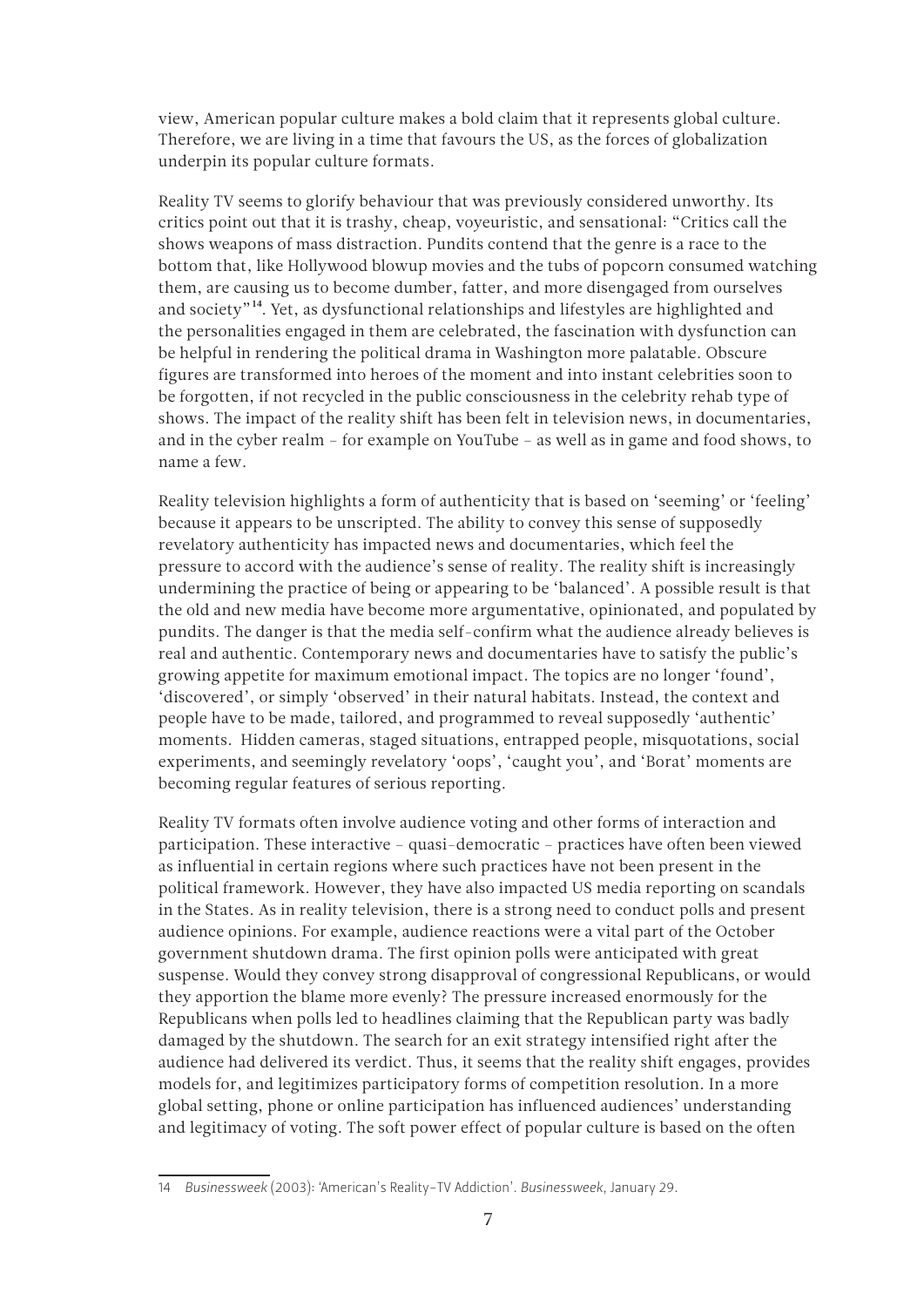subconscious dissemination of abstract Western concepts, which are demonstrated to be relevant and efficient in solving social problems.

The reality formats tend to place many controversial issues under the microscope. This results in highly emotional, agitated, and polarized relationships, which can have a potentially destabilizing effect. Many governments caught up in the Arab Spring blamed satellite television and especially Al Jazeera for inflaming emotions by showing the 'reality' of the situation<sup>15</sup>. This has not only challenged the information monopolies wielded by states, it has also directly undermined the existing sense of what is proper in media and what is high-level media content. The previous high form, namely elite-level chamber politics, has become challenged by the activism of the street.

The changing formats not only influence the relationship between a non-US citizen and his or her state, they transform the way in which global audiences view and evaluate events in Washington. If a person – conditioned to understand public 'reality' through the lens of contemporary popular culture – turns to the actual political drama in Washington, chances are that he or she will see many similarities. This leads to a key suggestion: Many global audiences find it much easier to relate to the Washington political drama than they do to the commentators and political elites. It has come to be accepted. Its 'script' is highly readable and its forms and figures are recognizable and easy to identify with. The argument is not that the Washington political drama sells the US globally. That would be going too far. Rather, it may be suggested that the expectations and tastes of different global audiences have been transformed. It has made American culture and US politics more visible and readable in its dramatic format. This special relationship is not going to be turned off by drama and, in many cases, the spectacle may even strengthen the American status.

The reality shift is connected to the transformation of movies and TV shows towards bleak, cynical, and realistic content. Gone are the days of bleary-eyed idealistic struggles between good and evil, and of heroic ideal leaders. New content, such as *House of Cards*, *The Good Wife* and *Scandal*, portray a much harsher and Machiavellian image of politics where morality exists only in a feigned form. Although the American media industry offers economies of scale for the worldwide distribution of new shows and films, it is interesting to note than some of the formats originate from the UK and from Western Europe. The new format is perceived to be closer to the wheeling and dealing of actual politics. If this is the case, these shows can create an understanding of the complexities faced by modern political governance<sup>16</sup>. The appeal of these new bleaker portrayals partly derives from the viewer's recognition that the interpretative frame is more transparent and honest when it comes to contemporary political life. Against this increasingly popular frame of reference, the polarization, paralysis, and friction of the actual Washington drama are expected and followable. Arguably, these emerging nuanced sensibilities can lead to a situation where they actually start to exhibit an allure similar to that which entertainment can offer. This situation is far from ideal. However, the dynamics of the new cultural influences and the soft power paradox are worth considering in evaluations of the US status and position.

<sup>15</sup> E.g. Kraidy 2010.

<sup>16</sup> Ratner, Ari (2014): 'The House of Cards Hypothesis: Why London Understands Washington Better than Hollywood'. *The Atlantic*, February 5. [\[http://m.theatlantic.com/international/archive/2014/02/](http://m.theatlantic.com/international/archive/2014/02/the-em-house-of-cards-em-hypothesis-why-london-understands-washington-better-than-hollywood/283600/) [the-em-house-of-cards-em-hypothesis-why-london-understands-washington-better-than](http://m.theatlantic.com/international/archive/2014/02/the-em-house-of-cards-em-hypothesis-why-london-understands-washington-better-than-hollywood/283600/)[hollywood/283600/\]](http://m.theatlantic.com/international/archive/2014/02/the-em-house-of-cards-em-hypothesis-why-london-understands-washington-better-than-hollywood/283600/). Date accessed: 19.2.2014.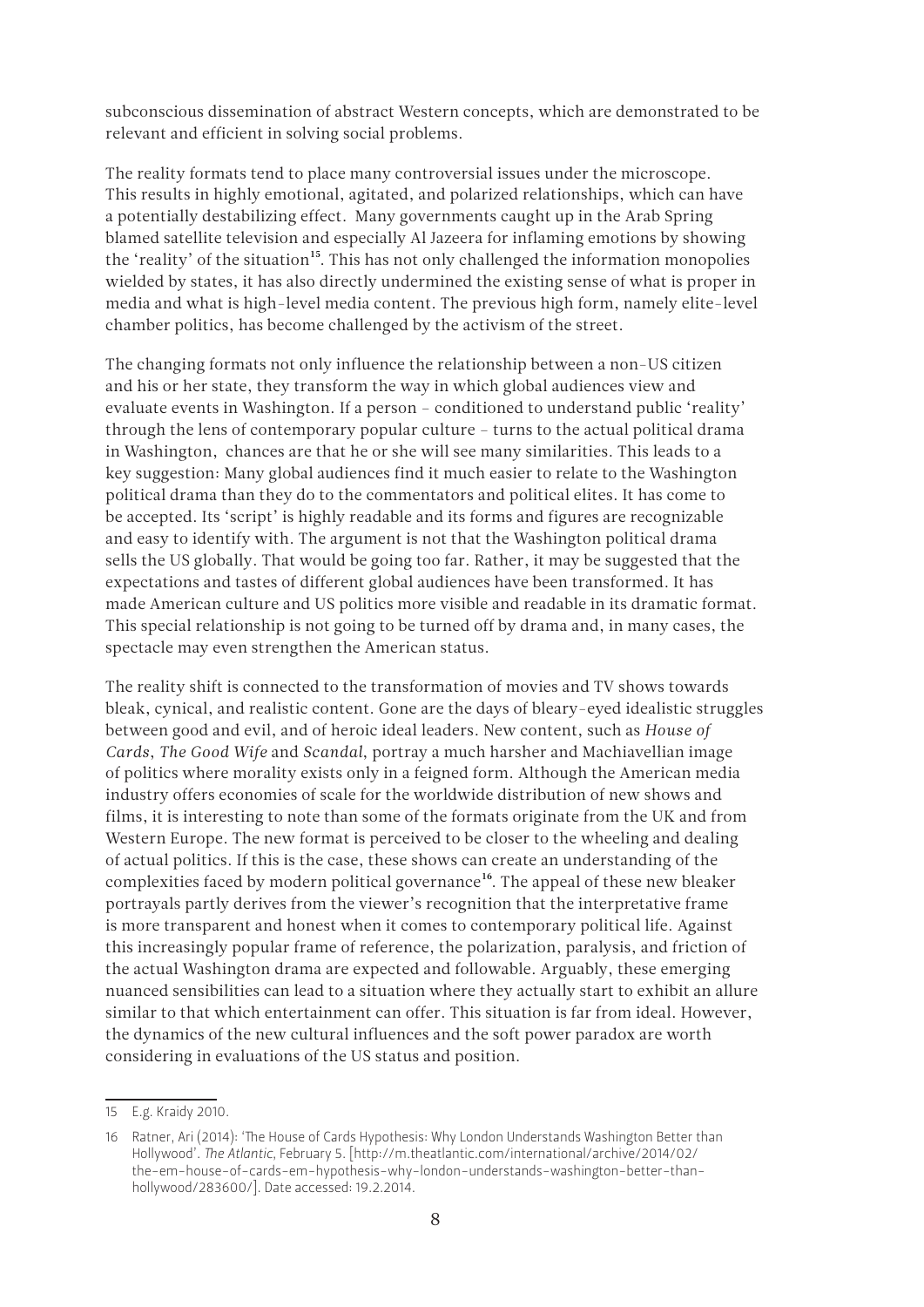#### <span id="page-8-0"></span>3. Information technologies and US soft power

Turning next to the new digital technologies and social media, the key questions revolve around how they condition US attractiveness in the eyes of the world, and how they reinforce the mitigating influence of new media formats on US soft power.

The paradoxical effects of the often negatively regarded reality shift to a more compassionate attitude towards US failings may be further reinforced by the new media technologies and by social media. New technologies are challenging the older media formats. Many television companies are under pressure as new more technologically advanced competitors are emerging. The newer trends are based on the further personalization of media consumption and on the resulting Balkanization of the shared public spaces. What used to be a generally shared experience based on a few major media outlets and one viewing audience is now fragmented into a multiplicity of paywalled online sites and apps<sup>17</sup>. US digital companies such as Netflix, which is focused on streaming shows and films, ensure that these shows can be consumed in countries where the local television channels and other distributers refrain from broadcasting them, often because of governmental censorship. This dissemination and diffusion of new media formats for understanding politics is further facilitated by the instant and largescale piracy of shows and films.

The cyber domain tends to diffuse the power of existing major states. It discounts them as the objects of political loyalties. As a result, digital technologies tend to support the Many-to-many model of soft power. The US ability as a unitary actor to effectively use its public diplomacy is overwhelmed by the effectiveness of US digital enterprises to condition the interpretative frameworks. The adaptive pressures inherent in cyberspace directly challenge the US soft power tools for maintaining its attractiveness. The US, like any other state, "will become much less central to people's lives" as they "will live by multiple voluntary contracts and drop in and out of communities at the click of a mouse"<sup>18</sup>. Whereas the diffusion of power can be somewhat controlled by the bigger states, namely China's infamous firewall, it poses a formidable challenge to many states with less bargaining power against the mostly foreign digital corporations and their cooperation with foreign states. Increasingly, US soft power is beyond governmental control. However, this does not necessarily mean that it is less affective. The days of centralized and direct governmental public diplomacy are gone<sup>19</sup>. What is needed is the dissemination of an American interpretative framework, which is something that the powerful American entertainment and digital industries seem to be very effective at.

Second, US-based actors enjoy privileged access to the cyber domain. By the same token, American ICT companies have acquired the central position in the global data flows. This not only relates to using cyber as a tool for hard power, as in the case of the STUXNET computer malware directed against the Iranian nuclear program. US centrality is constituted by the crucial importance of American enterprises for the global information, media, and entertainment economies. The architecture of cyberspace

<sup>17</sup> E.g. Henick, Jonathan (2013): 'What Can Public Diplomacy Learn from Netflix'. Blog of the Institute for Public Diplomacy and Global Communication. [[http://takefiveblog.org/2013/12/19/what-can-public-diplomacy](http://takefiveblog.org/2013/12/19/what-can-public-diplomacy-learn-from-netflix/)[learn-from-netflix/](http://takefiveblog.org/2013/12/19/what-can-public-diplomacy-learn-from-netflix/)]. Date accessed: 19.2.2014.

<sup>18</sup> Nye, Joseph (2010): *Cyber Power*. Cambridge, Harvard Kennedy School, Belfer Center.

<sup>19</sup> Hayden, Craig (2012): 'Social Media at State: Power, Practice, and Conceptual Limits for US Public Diplomacy'. *Global Media Journal*, Fall.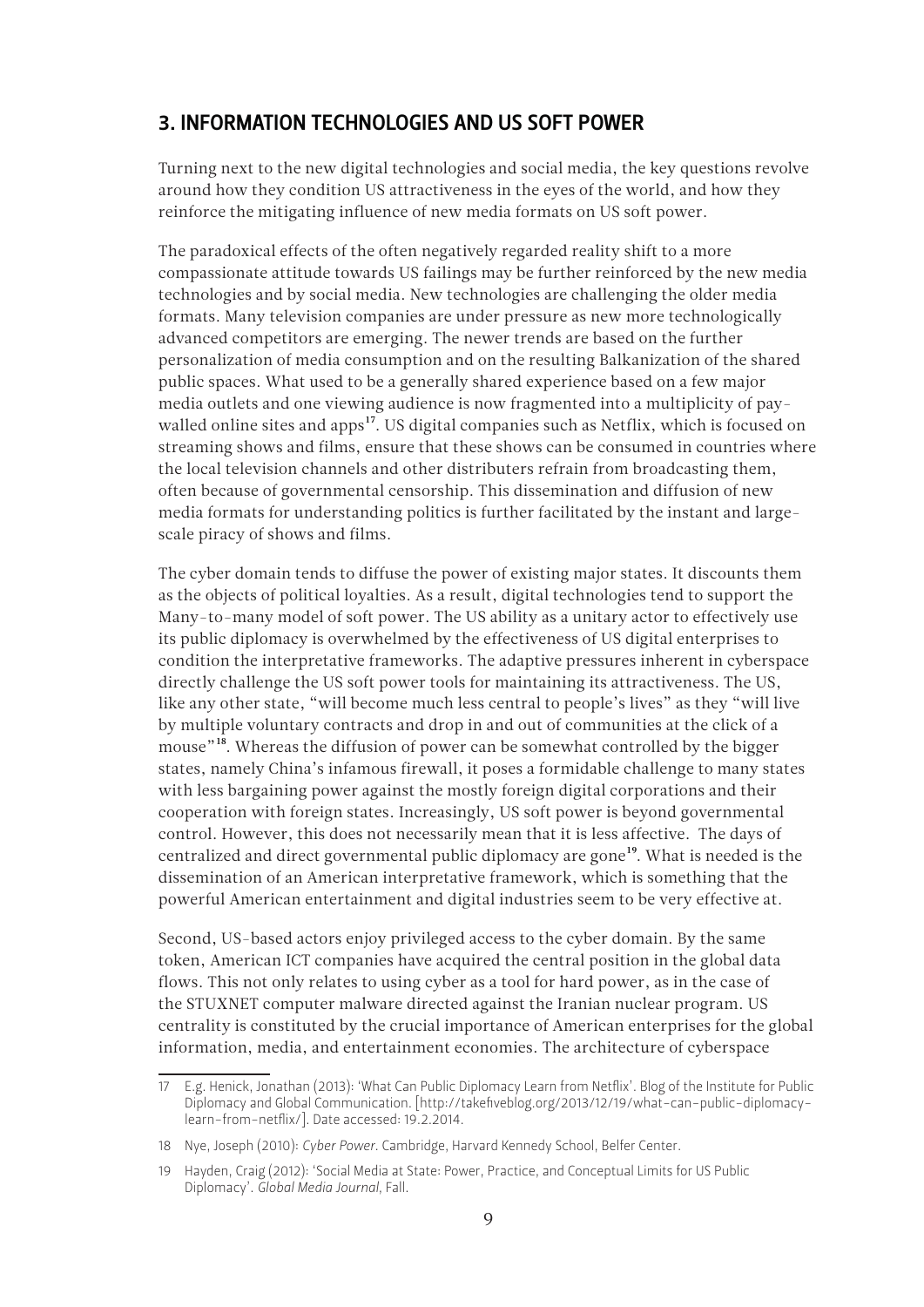favours US soft power and, partially, negates the power of new types of asymmetric cyber-enabled actors. American public culture products are widely accessible through legitimate and illegitimate channels. Even in countries where governments have imposed restrictions on access to the global internet, citizens have the knowhow to easily bypass them.

Third, the emerging cyber politics poses contrary challenges for the US, as it seeks to find an optimal balance between different interests – one of them being the need to appear as a non-benevolent superpower. The leaks concerning the National Security Agencies data collection methods became the hottest scandal involving the US during the summer of 2013, and lingered on especially in Europe long after that. On the one hand, the right to unfettered access to a single internet had become an official part of the US human rights policy during the Obama administration. On the other hand, the Snowden scandal revealed that the US largely controlled access to the internet and, in so doing, had challenged the right to privacy as a fundamental human right. Snowden emerged as a mobilizer that negated much of the soft power impact of the internet-as-human-right argument used against actors such as China and Iran, in that they should allow their citizens to have uncensored internet access. Thus, the cyber domain poses challenges for the US government irrespective of its privileged position. New transnational actors and their coalitions are emerging to undermine the US hegemonic position. Nevertheless, although US government activities might give rise to criticism and suspicion, the activities of the entertainment and digital corporations seem to escape most of the negative impacts.

Fourth, despite the challenges, the emergence of cyberspace has offered new tools for US soft power. Social media is increasingly effective in political mobilizations, as demonstrated by the Obama elections of 2008 and 2012, and by the rapid contagion of the Arab Spring. In many situations, social media activity, for example on Twitter and Facebook, has supported US national interests. In some cases, the digital companies have even cooperated with US governmental efforts. For example, during the 2009 Iranian presidential elections, the ruling elite was accused of election fraud. The allegations spread on Twitter, which agreed to facilitate this process by delaying the planned maintenance of its servers. People learned about the demonstrations through textmessaging or social media. What the uprising in Iran proved was that authoritarian states were losing their monopolies on information. This was seen to hold great promise for US public diplomacy. However, US practices have had to adapt to the ongoing information technology revolution. The challenge posed to US power by the Manning and Snowden leaks, and transnational actors such as WikiLeaks, proves that cyber is not just another space for national power. It is not only the totalitarian regimes that are losing their monopolies on information. The US is losing its ability to rely on the secrecy and confidentiality of its diplomacy. Its central position in the cyber architecture has been challenged by friends and foes alike, as those who leaked the information garnered a great deal of support and achieved global celebrity status.

The Snowden scandal illustrates social media's centrality in US soft power. It showed how new asymmetric actors or transnational allegiances can be rapidly formed between widely heterogeneous actors, and how the politics of a mouse click can seriously challenge and undermine the soft power strategies of the lone superpower. The global debate on the merits of US cyber surveillance and Snowden's actions opened up a transnational political space. It comprised a network of actors with diverging interests, which included privacy advocates and critics of US policies. During the twists and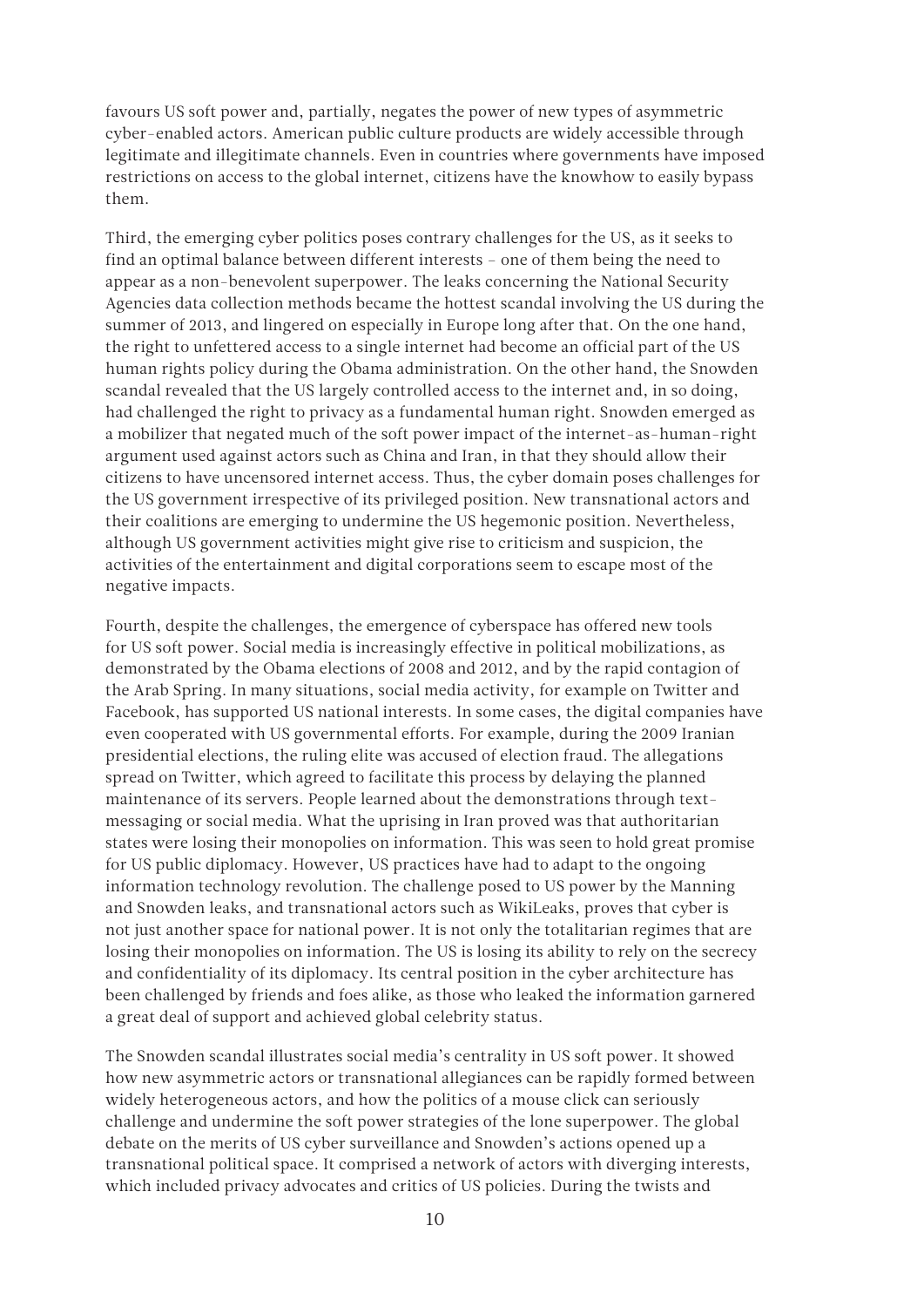turns of the scandal, the network gained supporters in European Union institutions, especially in Germany. However, the scandal can also be read within the suggested drama power framework. It provides another example of a political crisis that puts Washington at the centre of the drama. It highlights US principles as well as US failings. It offers a good example of the political reality drama that is increasingly anticipated and then discounted. Paradoxically, it might offer yet another example of the silent acknowledgement of the crucial role than the US plays in the contemporary world.

Fifth, the participatory and interactive qualities of the social media networks redefine what is meant by social trust, political loyalty and solidarity. This directly influences the effectiveness of the US attraction-oriented soft power toolbox. The multiplicity of news and entertainment sources creates a dilemma over which information is trustworthy. Before the social media age, the establishment actors, such as politicians and the press, had an important role in creating trust. Now it is increasingly the task of 'trusted' sources like Facebook friends and those followed on Twitter. The referrals and curating of these nodal points are valued in the fragmented and personalized world of social media. These central figures act as 'fact checkers' who have become a visible part of social media, where the criteria for honesty and truth are notoriously shaky. On the other hand, the older media formats are rising to the challenge. They have started to reconnect to the more demanding audiences by developing their content and technological ways of consuming it. Moreover, they are forging alliances with prominent figures in the new media. The leaks by Snowden received extensive coverage in established newspapers such as the *Guardian*, the *New York Times*, and the *Washington Post*. These same newspapers also provide an important channel for WikiLeaks in the publication of US diplomatic cables. With the help of the new media, some older news outlets are regaining their relevance. Certain newspapers and columnists are also gaining a major following on Twitter. They have acquired a nodal status in the economies of 'truth' and 'relevancy'. Their commentary is globally visible due to the high visibility of the US in cyberspace. It can be suggested that the domestic debates in the US are being followed in connected corners of the global digital space. Debates on topics such as Snowden or WikiLeaks are seen as highly relevant, while at the same time, the word of the US government has started to be increasingly doubted as headlines often highlight the contrast between US official statements and the 'facts' revealed in the leaked documents. Thus, even though US honesty has been called into question, the debates and clashes themselves are being followed and deemed relevant for the global community.

Content can go viral in cyberspace. The community of mouse clicks has accentuated the viral nature of certain types of information. This results in a sudden outburst of issues and debates that are relatively transitory for two reasons. Firstly, they do not have a real-life stake or ownership in the local organization of people's everyday lives. In other words, they lack the social depth needed. Secondly, the viral processes cannibalize each other as the shock or scandal value wears off. Furthermore, the virulent cyber mobilizations tend to simplify matters to fit Manichean or even hate-based world views. There is also a growing recognition that virulence can be stage-managed and manipulated. However, despite their transitory nature, viral phenomena are inherently highly visible. Again, it is more likely that American content goes viral because of the underlying distribution of cyber assets. The US-based viral content proliferates across the web to other countries where it mingles with the local or national viral phenomena. This follow-ability of American content conditions the local and national mindsets. It has a soft power effect interrelated to the overall American systems of signification.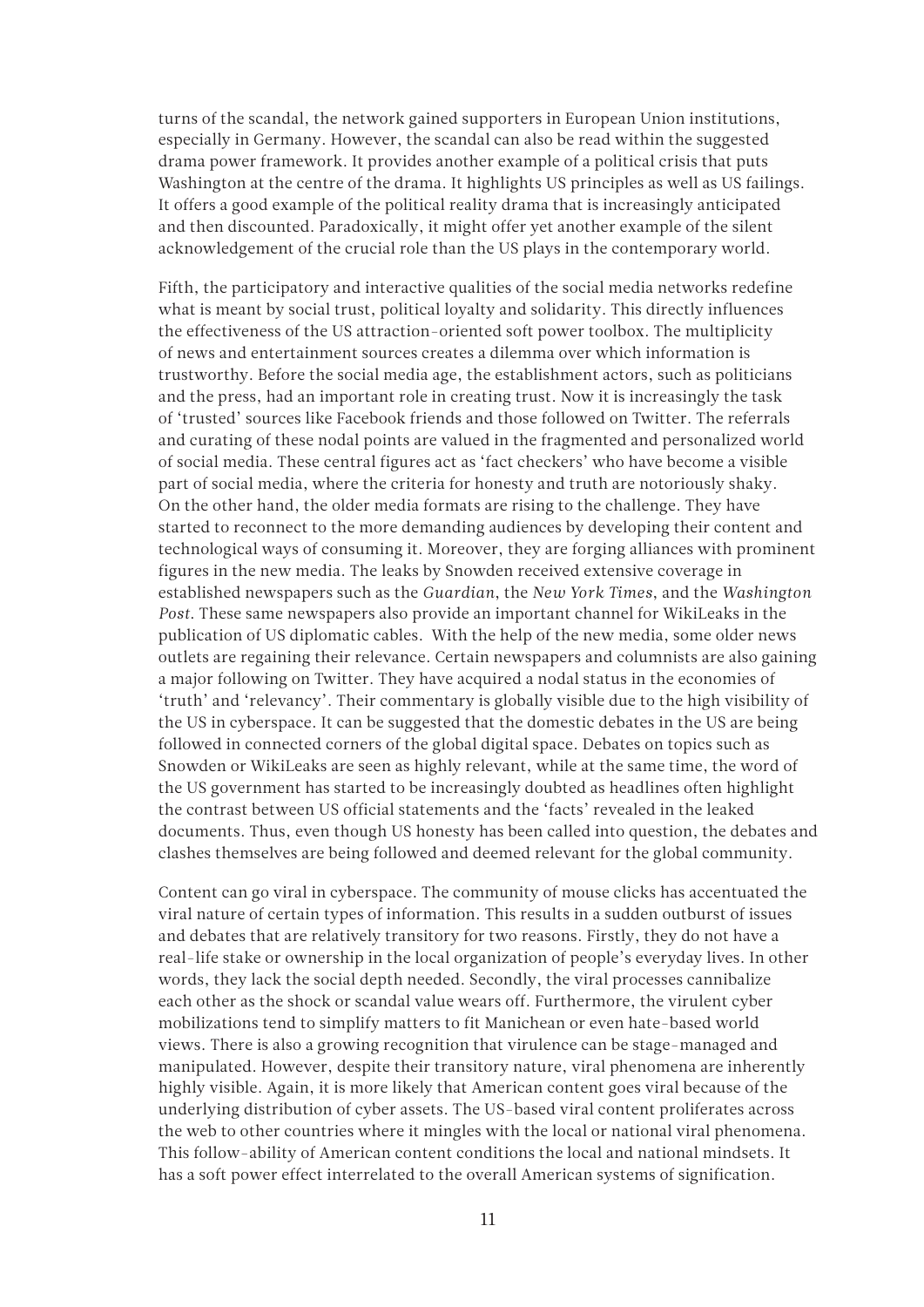#### 4. The US as a celebrity power

It is suggested that if global audiences internalize the standards ingrained in popular culture and social media, then their appreciation of American politics and status can increase. Another important element is the increasingly close relationship between politics, celebrity, and fame<sup>20</sup>. The larger than life Americans used to be celebrated because of their high achievements in public life. As Thomas Carlyle put it when writing about significant people: "The history of mankind is the history of its great men." He went on to say that it is important to find these exemplary figures and to "clean the dirt from them" in order to make them models for others to follow. Today's popular culture, new media formats, and social media have a cumulative effect that favours 'dirt' aspects such as dysfunction, personal failures, lies, or supposed conspiracies. The famous for being famous phenomenon has become the antithesis of anonymity, and has turned into a benchmark for high achievement<sup>21</sup>. This ongoing change is not confined to American soil. It is a global phenomenon partly catalyzed by the spread of US popular culture. This has repercussions for the global image of the US and begs the question: "Has the overall image of the US started to acquire celebrity-like qualities?"

As a marker of status, fame is often a fleeting phenomenon. However, it can also have longer-term characteristics. On the one hand, celebrity politics seems to require a constant stream of new figures. New dramatic personalities are needed and the audience often expresses its dissatisfaction with the present scene or candidates. This might give rise to politicians who represent a narrow yet curiously extreme interest and who are capable of being publicly vilified, humiliated, and shamed. On the other hand, some actors have become Teflon-like. In politics, this Teflon status has been achieved by scandal-ridden presidents such as Reagan and Clinton. Moreover, this quality also seems to apply to the overall soft power standing and attractiveness of the US. In other words, despite the constant string of scandals and crises, it can be argued that US soft power has suffered no permanent damage. The negative news is mitigated by new cultural realities<sup>22</sup>. From this perspective, the US seems to have acquired almost Teflon-like qualities in its imperviousness to blame or criticism.

This paradoxical situation could result from the coexistence of two status scenarios. Status as reputation sets the longer-term mood, while fame and celebrity are characteristics of the shorter-term episodic cycles of the political drama. It appears that the general long-term mood is resilient and relatively stable. It sets the overall positive or negative frames about the US. Moods are inventories of the overall global reputation, honour, and future of the US. Up to now, the US has had a stable enough global stature to withstand domestic and international shocks. It can be argued that the US status has been based on the perceptions of an honourable outcome (e.g. winning 'great' wars), on successfully fighting totalitarianism and defending freedom, and on the general appeal of the American experiment. But this appeal might be on the wane as the US has been losing smaller wars, the battle against ideological enemies has been replaced by skirmishes

<sup>20</sup> E.g. Braudy, Leo (1997): *The Frenzy of Renown - Fame and its history*. New York, Vintage; Corner, John and Pels, Dick. (eds.) (2003): *Media and the Restyling of Politics: Consumerism, Celebrity and Cynicism.* London, Sage.

<sup>21</sup> Braudy 1997, 7-8.

<sup>22</sup> E.g. White 2010; Murphy, S., Hether, J., Felt, L. and Buffington, S. (2012): 'Public Diplomacy in Prime Time: Exploring the Potential of Entertainment Education in International Public Diplomacy'. *American Journal of Media Psychology*, 5(1-4): 5-32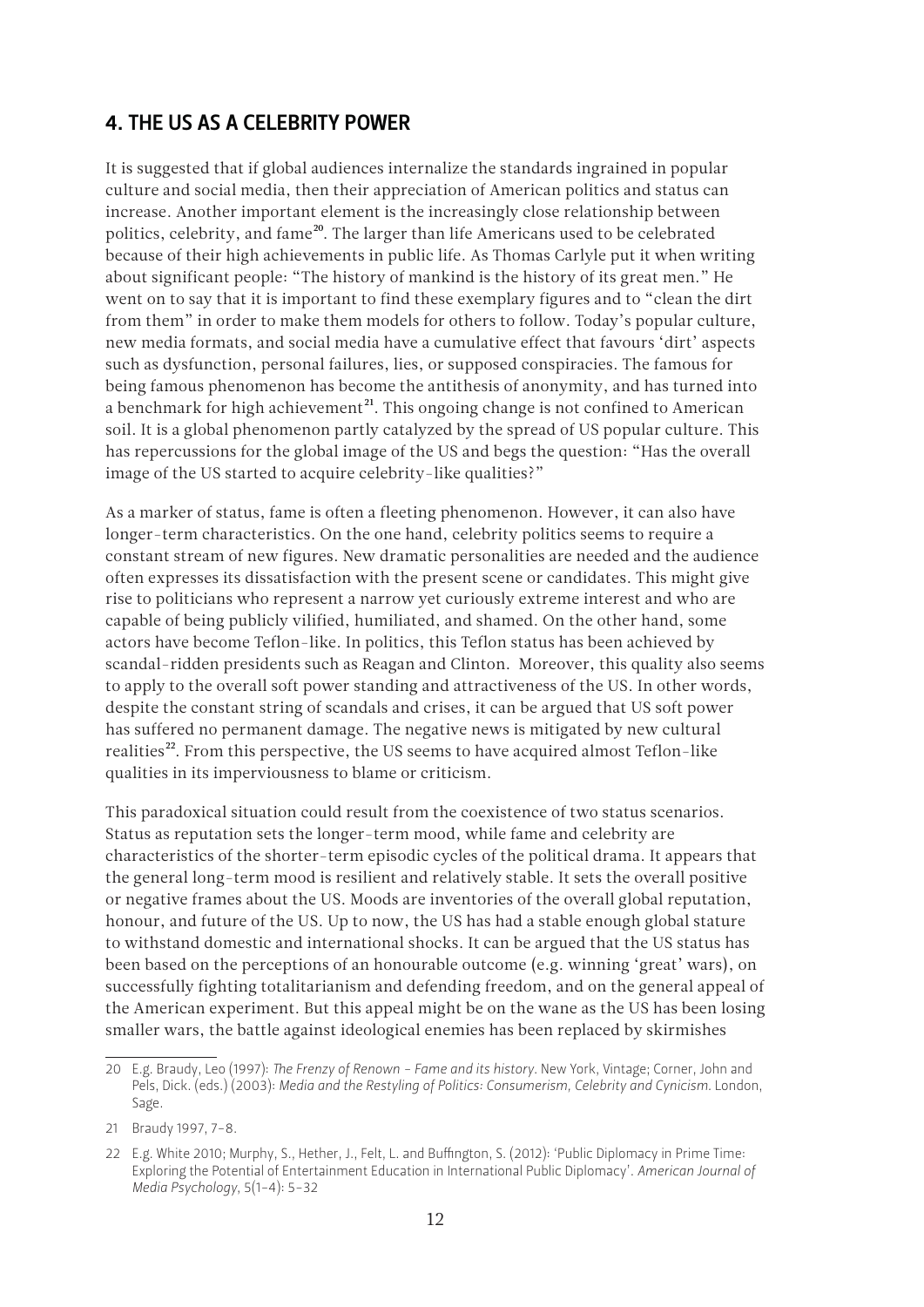with religious zealots, and the experiment has been submerged by the rise of Asia and other alternatives to the American dream. Global audiences are still intrigued by the US, but the reasons for this are increasingly connected with its ability to captivate global attention for reasons less connected with the old-fashioned idea of stability and order.

Celebrity tends to have a limited shelf life. Due to its ephemeral nature, it has not been seen as a significant resource in politics or global affairs. This might be changing, however, as the fame industry becomes increasingly important in the light of popular culture and social media, and celebrity becomes one of the most translatable global commodities. Its existence is already visible on the global stage. It provides what can be described as a global cultural resource to be exploited in global affairs and cultural diplomacy. A case in point is the UN's practice of using celebrities as ambassadors for different causes. Increasingly, it seems, you need someone with star power, someone who will make the domestic or global public starstruck. Yet it is evident that American celebrity power turns off some educated elites, the more critically minded, and those who want to avoid mainstream behaviours. They criticize the shallowness of this aspect of American soft power. At the same time, however, the same elites often attempt to calibrate their own political celebrities to be better propaganda models.

In contrast with the American political drama, the branding machinery of other major states seems to focus on giving more monolithic impressions. For example, the new generation of leaders is depicted largely as an iteration, or an evolution of the previous generation. The cumulative effect of this kind of branding can be strong. However, times might be changing. In terms of overall soft power, China lags far behind the US. Besides acting as an economic model, its main influence is confined to the neighbouring states with ethnic Chinese communities. The appeal of China's national branding may lead to a loss of the thrill and lack of buzz because the element of drama is missing on the treadmill of general iteration. Some audiences may feel a lack of interest and attraction. With its drama-less political life, paradoxically, China loses a part of the world's public mindshare and attention-grabbing buzz. It seems that a country can fall into the trap of sticking too closely to the script. Instead of endless replays, people want emotional engagement, political entertainment, signs of human fragility, and new forms of authenticity since many of them believe that genuine and legitimate politics must involve passion. For China's current regime, drama of this type might indicate an existential threat, whereas in the US such episodes may be read as signs that the country is still on the worthy road to perfecting itself.

To a degree, the lack of fame-based soft power stems from US-influenced media formats that persistently portray China and, to a lesser extent, Russia as cultures of passivity. This bias was influenced by at least two historical experiences. First, the manner in which Nazi Germany managed to indoctrinate its population has often been explained in terms of a passive society willing to accept the sense of purpose offered to it by 'demonic' leaders. The second formative experience was the Western encounter with Soviet Communism. The Soviets were often viewed as passive, docile and fully susceptible/submissive in the face of their government's ideological machinery. Americans understand their culture as being one of spontaneity and freedom. The American drama highlights the need for a revolutionary spirit, spontaneous events, dramatic turns, critical points, and signifiers of human frailty. Since the global media format mainly disseminates the American version, the overall effect favours the US soft power and status.